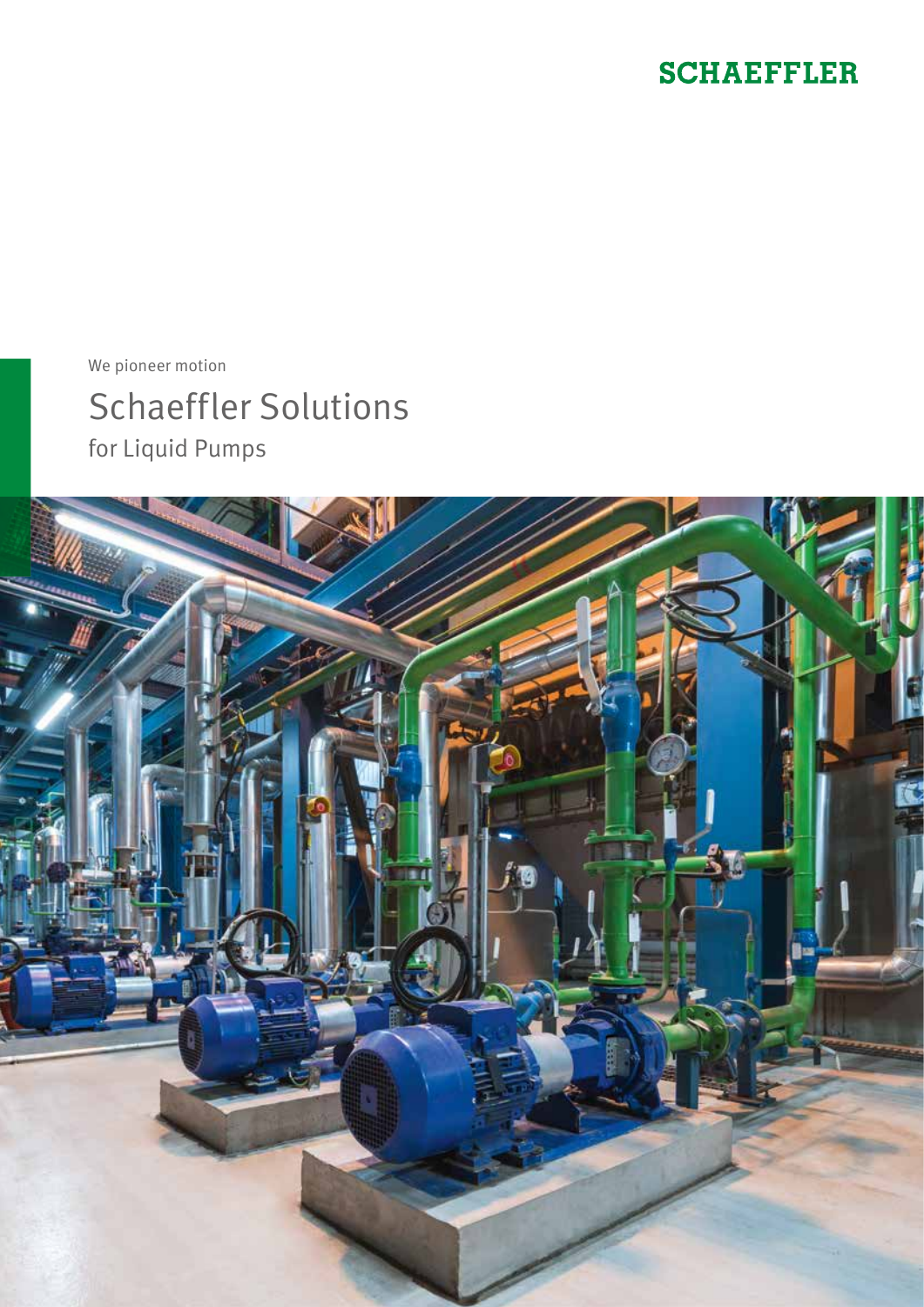# Under Constant Pressure – and Still Reliable and Efficient

Our Range of Products and Services for Your Industry

Pumps are used in all industries for a wide variety of applications. Wherever liquids are pumped, trouble-free and energy-efficient operation is essential.

Intelligent service solutions not only reduce costs, working time and risks, but also make user-friendly and safe work conditions possible. Our service solutions are essential building blocks for competitive, future-ready production.

From intelligent condition monitoring, automatic lubricators and premium lubricants to expert services – Schaeffler is the partner of choice for comprehensive solutions.

**Quality equipment means maximum availability, no matter where** The specific requirements and standards that rolling bearings need to meet vary according to area of use, application and design. Schaeffler offers maximum availability for an extensive range of premium standard bearings, enabling you to benefit from frictionoptimized design, energy-efficient operation, longer operating life and longer maintenance intervals.



#### **Design your own bearing arrangement with our BEARINX-online module "Easy Pump"**

The basis for the design of the bearing arrangement of liquid pumps is the operating data, primarily the effective bearing forces, speeds and lubrication conditions.

Our free online calculation services enable you to conduct your own service life calculations of individual shaft models in order to select the optimum design.



#### **Medias**

is an integrated platform comprising the Schaeffler product catalog, advisory and design tools, and a fully implemented e-commerce solution. And with medias-interchange, you can quickly and easily search by competitor product designation to find the right Schaeffler equivalents. In addition to the above bearing types most commonly used for pumps, our core product portfolio includes diverse types of commonly used tapered roller bearings, four-point bearings, axial and radial spherical roller bearings, needle roller bearings and a full range of accessories.

**Premium lubricants**  Our ARCANOL range includes MULTITOP, a highquality standard bearing lubricant that delivers proven performance in a wide range of pumps. And for higher-temperature applications, there's our ARCANOL TEMP90 – guaranteed to give you longer relubrication intervals in high-temperature operating environments.

#### **Relubrication with CONCEPT reduces downtime and maintenance costs**

Nearly 80% of all bearing damage is due to lubrication problems, most commonly grease aging, incorrect grease quantity or grade, and contaminant ingress. Schaeffler lubricators can largely prevent these problems because they automatically supply fresh lubricant to the bearing contact points with high accuracy, at the right intervals and in the correct metered quantity.



**Deep groove ball bearings** In addition to the usual standard versions, we always have stocks of our popular 62.. and 63.. series lubricated-for-life ball bearings with 2Z noncontact-shielded seals, L069 or L207 high-temperature grease and C3 radial clearance.



#### **Single row angular contact ball bearings**

These are manufactured as universal bearings, intended for mounting in pairs directly adjacent to each other. We offer maximum stock availability for commonly used designs in the 72.. and 73.. series with MP and TVP cage options. Further categorized into UO (clearance-free), UB (small axial internal clearance)

and UA (slightly larger axial internal clearance than UB).



#### **Affordable condition monitoring with Schaeffler OPTIME**

Schaeffler OPTIME makes condition monitoring of all equipment affordable. OPTIME is a fully automated solution that enables you to cost-effectively monitor all auxiliary assemblies throughout your entire plant.

**Double row angular contact ball bearings**

For high-performance applications, our popular 32.. and 33.. series bearings commonly use 2Z noncontact-shielded seals or 2HRS contact seals in combination with L285 premium grease.



**Cylindrical roller bearings** The X-life class bearings offer improved surface quality, optimized internal construction and enhanced contact geometry between the rollers and raceway. In terms of design, this means higher load ratings and hence longer rated life. In practice, this translates into lower operating temperatures and extended operating life.



**Our Insutect-coated bearings prevent current passage** The external dimensions of our current-insulated rolling bearings match normed dimensions and are therefore interchangeable with standard bearings. The coating thickness on our J20ABdesign bearings is 100µm, which is standard for pump applications and provides excellent protection against damage by current passage in both dry and damp conditions.



## See for yourself at : medias.schaeffler.com



Pumped-storage power plant



**Automatic lubricators** 

Our CONCEPT lubricators are available in models 1 to 8 and are ideal for difficult-toreach locations and auxiliary assemblies. You have flexibility regarding lubricants because you can buy the lubricators pre-filled with Schaeffler ARCANOL rolling bearing greases, or you can buy them empty so that you can fill them yourself.